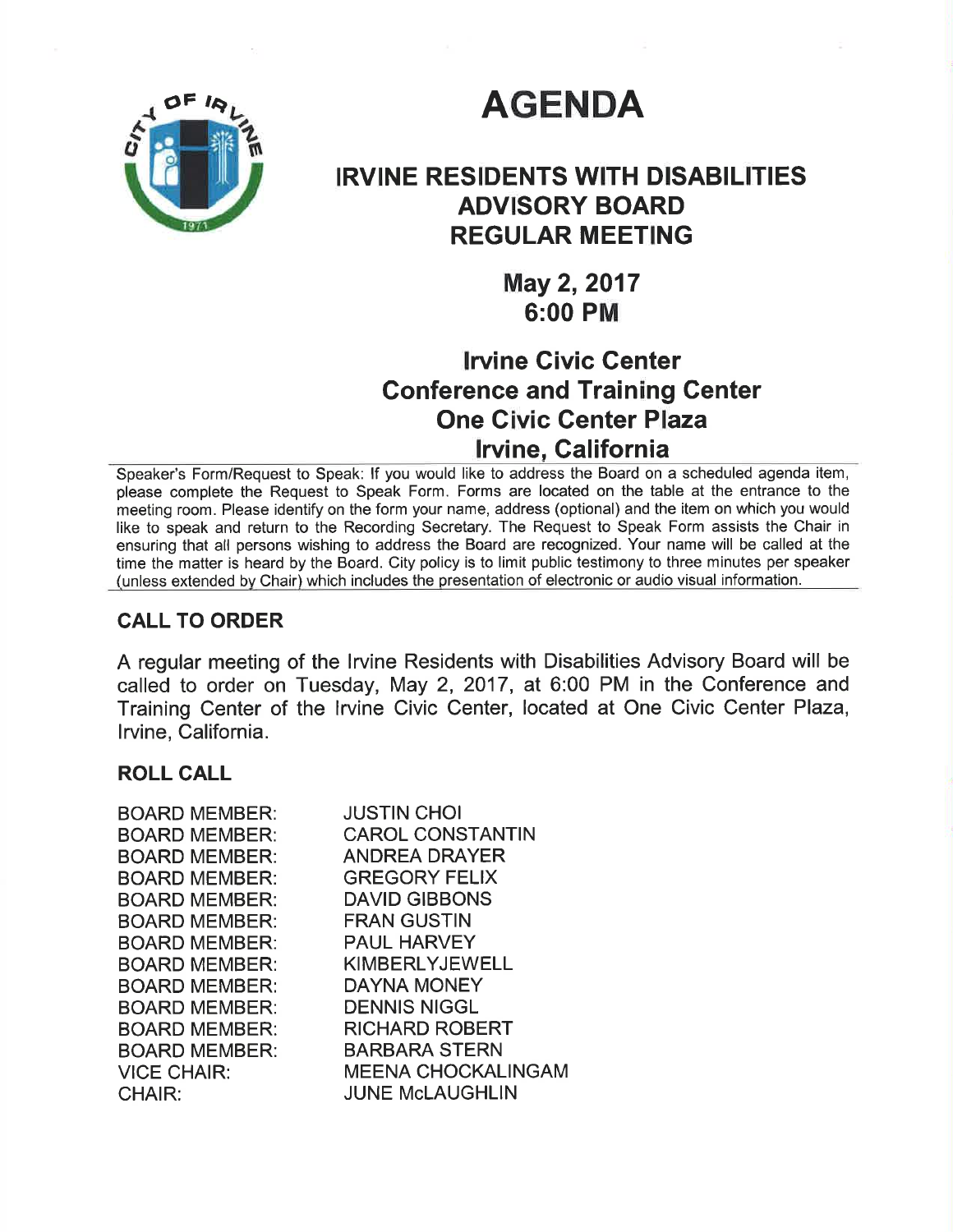### INTRODUCTIONS

## PRESENTATIONS

1. Disability Services Needs Assessment - Ersoylu Consulting

### ANNOUNCEMENTS/COMMITTEE REPORTS/BOARD REPORTS

Announcements are for the purpose of presenting brief comments or reports, are subject California Government Code Section 54954.2 of the Brown Act and are limited to 15 minutes per meeting.

#### Announcements/Reports

- <sup>1</sup>. Staff Announcements/Reports
	- Disability Services Program Update
- 2. Board Member Announcements/Reports

#### **Committee Announcements/Reports**

3. Community Awards Program Nominations

## ADDITIONS AND DELETIONS TO THE AGENDA

Additions to the agenda are limited by California Government Code Section 54954.2 of the Brown Act and for those items that arise after the posting of the Agenda and must be acted upon prior to the next Board meeting.

#### PUBLIC COMMENTS

Any member of the public may address the Board on items within the Board's subject matter jurisdiction but which are not listed on the Agenda during PUBLIC COMMENTS. However, no action may be taken on matters that are not part of the posted agenda. PUBLIC COMMENTS are scheduled for 30 minutes and are limited to 3 minutes per person. lf you wish to speak, please complete a Speaker's Form and submit it to the Recording Secretary.

## BOARD BUSINESS

## 1. IRVINE RESIDENTS WITH DISABILITIES ADVISORY BOARD MINUTES

ACTION: Approve minutes of the lrvine Residents with Disabilities Advisory Board regular meeting held April 4,2017.

## 2. DRAFT PARKS MASTER PLAN

RECOMMENDED AGTION: Receive and provide input for City Council Consideration.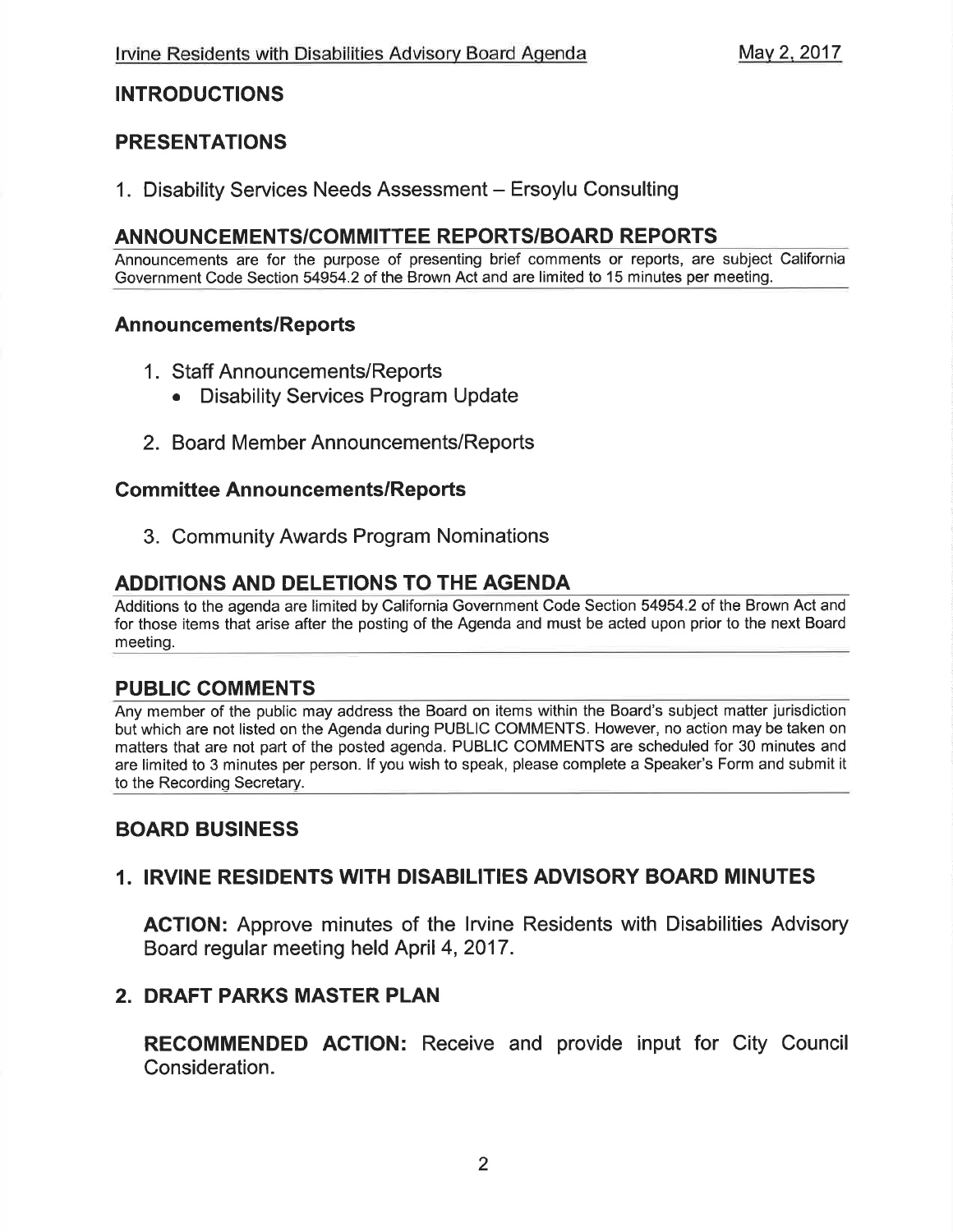## BOARD DISCUSSION

- Disability Services Needs Assessment Update Chair McLaughlin
- Disability Friendly Managers Award Criteria Chair McLaughlin<br>• Irvine Police Department Expansion of Services and Trainings
- . lrvine Police Department Expansion of Services and Trainings Provided to Individuals with Disabilities - Vice Chair Chockalingam

ADJOURNMENT to an lrvine Residents with Disabilities Advisory Board regular meeting, Tuesday, June 6,2017, 6:00 PM lrvine Civic Center, in the Conference and Training Center, located at One Civic Center Plaza, Irvine, California.